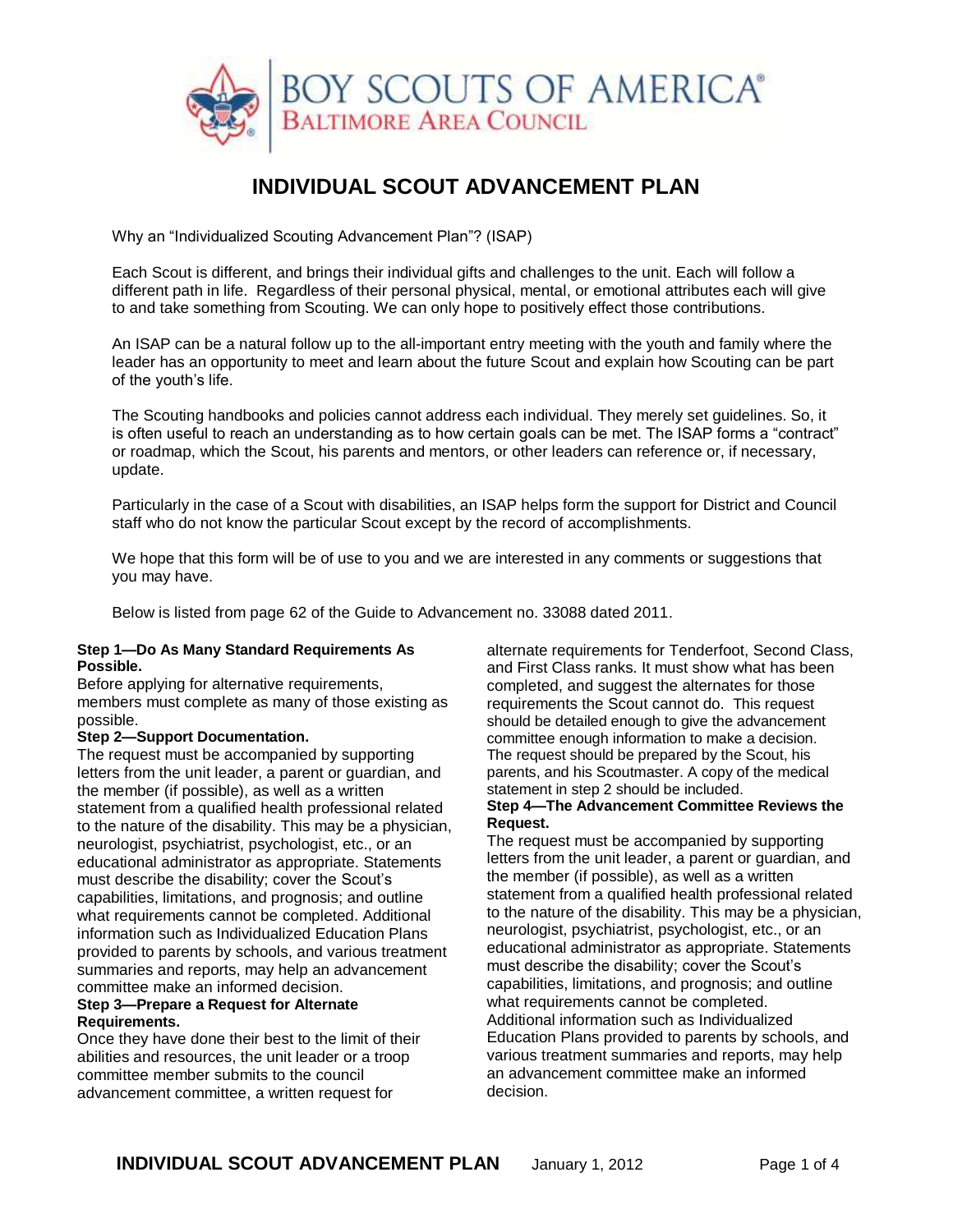

# **INDIVIDUAL SCOUT ADVANCEMENT PLAN**

The approval of alternate requirements should be discussed with the Scout, parents, and Scout Leader. An agreement is reached and forwarded for council advancement committee approval BEFORE starting to work on the requirement. This is an individualized achievement plan that is non-threatening and nonjudgmental. It begins as a basic "contract" which can be used for all Scouts, and is modified by addendum. The idea is that every Scout sees the "contract" as personal so that no segment is singled out.

# **INDIVIDUAL SCOUT ADVANCEMENT PLAN AND CONTRACT for:**

|                                      | Date of Birth ______________                 |
|--------------------------------------|----------------------------------------------|
| Troop/Team/Crew/Ship _______________ | District ___________________________________ |
| Member Number                        |                                              |
| Council                              |                                              |

**Statement of Belief**: Every boy in Scouting is a candidate for the Eagle Award. The only limitations upon achievement of that award should be that boy's individual desire, focus, and perseverance.

**Objective:** To provide a safe haven for personal growth free from adversity such as hazing, disrespectful or threatening behaviors by others, but filled with opportunities and challenges.

**Methodology**: To encourage, and within reasonable guidelines provide, each boy with the opportunity and avenues to achieve his personal goals and chosen level of success. To remove unreasonable and unnecessary barriers, through creative thinking and actions, which may impede a boy in achieving his personal goals. At the same time the plan will not lessen the relative challenges of the Scouting experience to achieve actual personal growth. Addendums to the Contract may be made to define requirements.

**Expectations of Performance**: Each boy is expected to do his best.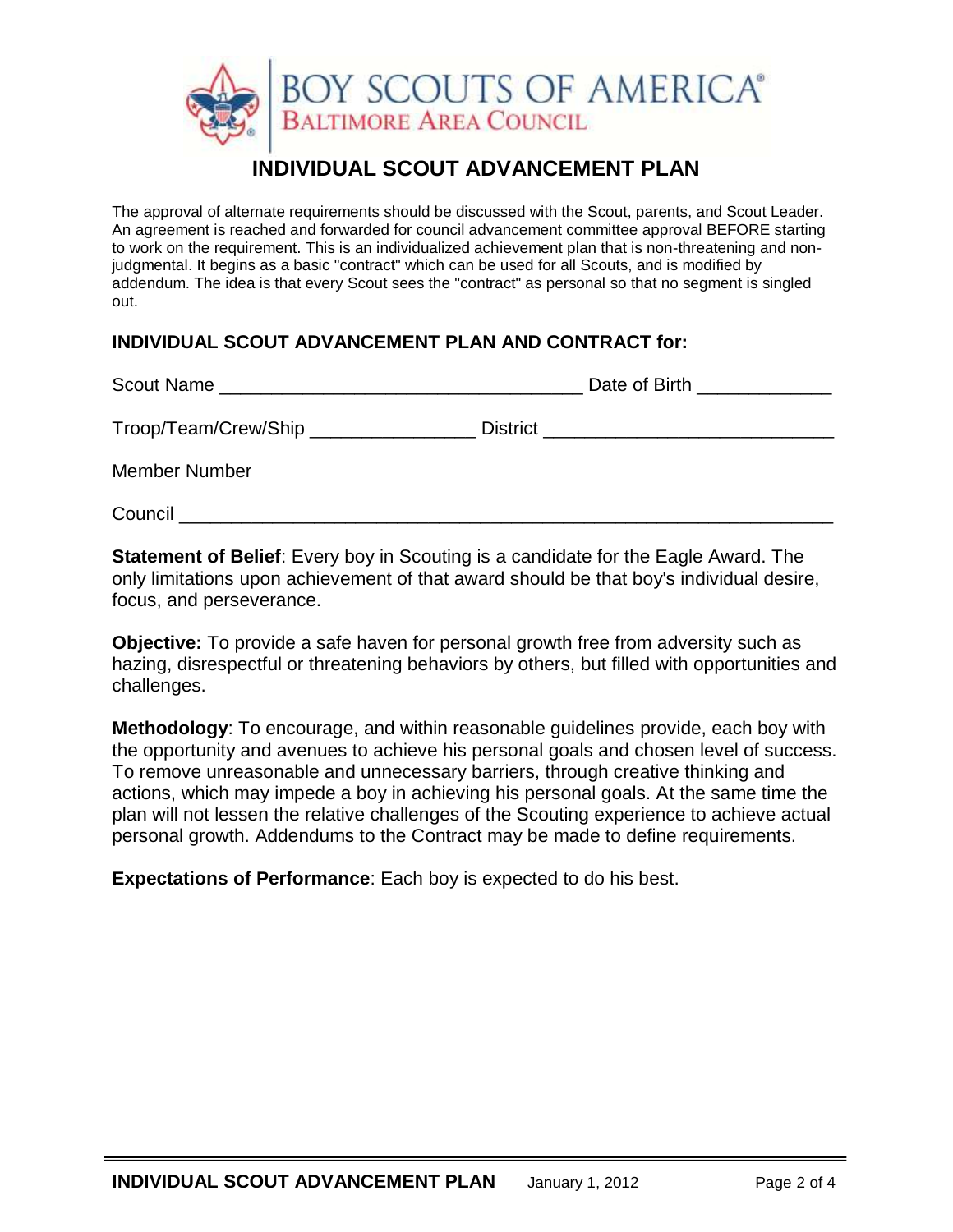

### CONTRACT:

I, \_\_\_\_\_\_\_\_\_\_\_\_\_\_\_\_\_\_\_\_\_\_\_\_\_\_\_\_\_\_\_, Scoutmaster/Coach/Skipper/Advisor/, promise to do my best to deliver upon the Statement of Belief, Objective, and Methodology expressed above.

| .<br>∽<br>___ | - - - - - |
|---------------|-----------|
|               |           |

I, \_\_\_\_\_\_\_\_\_\_\_\_\_\_\_\_\_\_\_\_\_\_\_\_\_\_\_\_\_, Boy Scout, and Eagle Award candidate, promise that on my honor I will do my best in working towards my personal goals.

\_\_\_\_\_\_\_\_\_\_\_\_\_\_\_\_\_\_\_\_\_\_\_\_\_\_\_\_\_\_\_\_\_\_\_\_\_\_\_\_\_\_\_\_\_\_\_\_(signature) \_\_\_\_\_\_\_\_\_\_\_\_\_\_\_\_\_\_\_\_\_ (date)

I/We, \_\_\_\_\_\_\_\_\_\_\_\_\_\_\_\_\_\_\_\_\_\_\_\_\_, understand that my son's expressed desire to advance in Scouting, his personal commitment to do his best, and the Scout leaders' commitment to encourage him along that pathway consistent with his abilities. I/We will promise to do my/our along with his Leader best to deliver upon the Statement of Belief, Objective, and Methodology expressed above.

| (signature) | (date) |
|-------------|--------|
| (signature) | (date) |

**NARRATIVE SUMMARY** (Why this Scout's circumstances make him unable to complete, in the way normally described, the "standard" requirements)

\_\_\_\_\_\_\_\_\_\_\_\_\_\_\_\_\_\_\_\_\_\_\_\_\_\_\_\_\_\_\_\_\_\_\_\_\_\_\_\_\_\_\_\_\_\_\_\_\_\_\_\_\_\_\_\_\_\_\_\_\_\_\_\_\_\_\_\_\_\_\_\_\_\_\_\_\_\_\_\_\_\_\_

\_\_\_\_\_\_\_\_\_\_\_\_\_\_\_\_\_\_\_\_\_\_\_\_\_\_\_\_\_\_\_\_\_\_\_\_\_\_\_\_\_\_\_\_\_\_\_\_\_\_\_\_\_\_\_\_\_\_\_\_\_\_\_\_\_\_\_\_\_\_\_\_\_\_\_\_\_\_\_\_\_\_\_

\_\_\_\_\_\_\_\_\_\_\_\_\_\_\_\_\_\_\_\_\_\_\_\_\_\_\_\_\_\_\_\_\_\_\_\_\_\_\_\_\_\_\_\_\_\_\_\_\_\_\_\_\_\_\_\_\_\_\_\_\_\_\_\_\_\_\_\_\_\_\_\_\_\_\_\_\_\_\_\_\_\_\_

\_\_\_\_\_\_\_\_\_\_\_\_\_\_\_\_\_\_\_\_\_\_\_\_\_\_\_\_\_\_\_\_\_\_\_\_\_\_\_\_\_\_\_\_\_\_\_\_\_\_\_\_\_\_\_\_\_\_\_\_\_\_\_\_\_\_\_\_\_\_\_\_\_\_\_\_\_\_\_\_\_\_\_

\_\_\_\_\_\_\_\_\_\_\_\_\_\_\_\_\_\_\_\_\_\_\_\_\_\_\_\_\_\_\_\_\_\_\_\_\_\_\_\_\_\_\_\_\_\_\_\_\_\_\_\_\_\_\_\_\_\_\_\_\_\_\_\_\_\_\_\_\_\_\_\_\_\_\_\_\_\_\_\_\_\_\_

\_\_\_\_\_\_\_\_\_\_\_\_\_\_\_\_\_\_\_\_\_\_\_\_\_\_\_\_\_\_\_\_\_\_\_\_\_\_\_\_\_\_\_\_\_\_\_\_\_\_\_\_\_\_\_\_\_\_\_\_\_\_\_\_\_\_\_\_\_\_\_\_\_\_\_\_\_\_\_\_\_\_\_